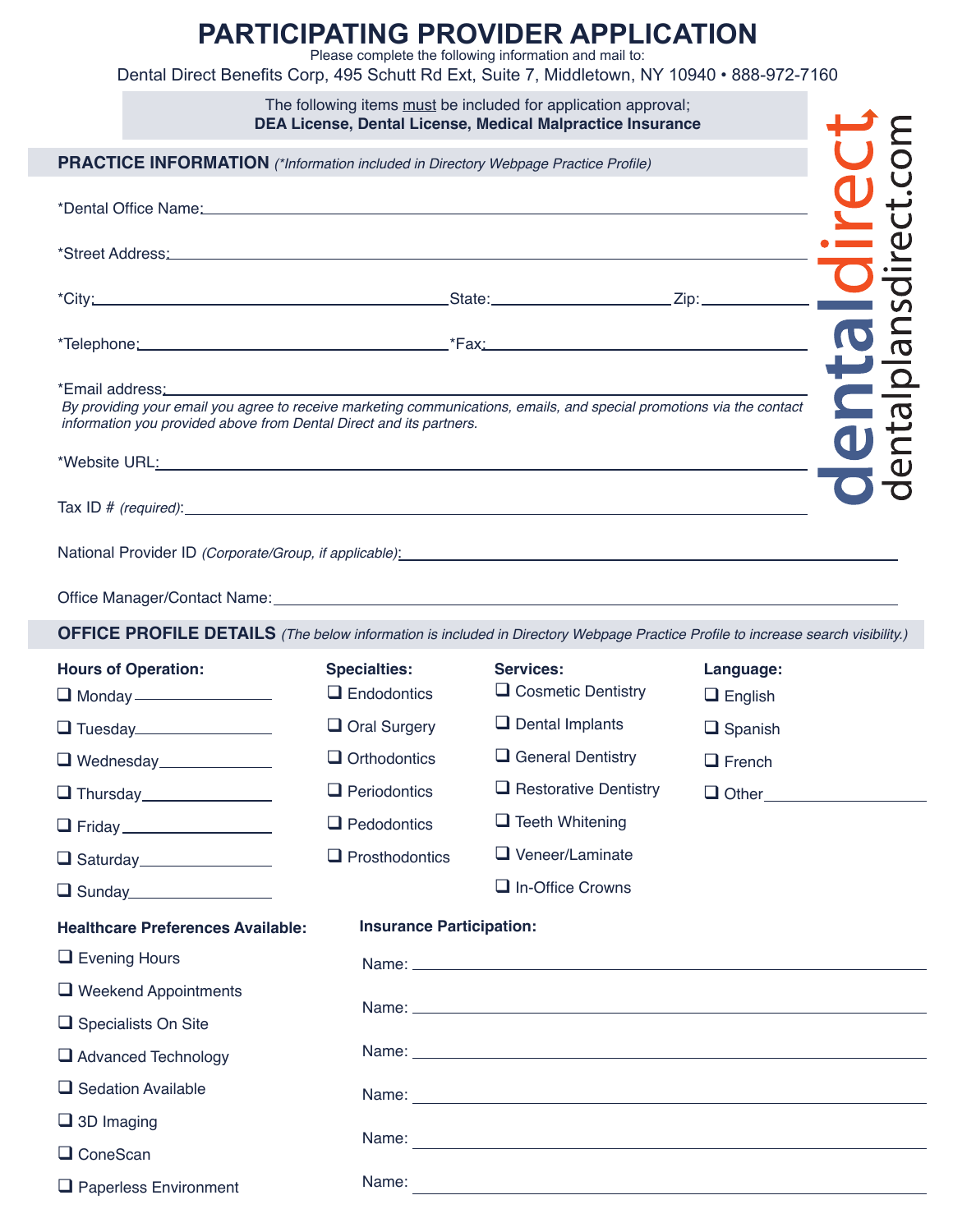if there are additional providers, then attach supplemental copies of information

|                                                                                                         | <b>PROVIDER INFORMATION</b> (List each dentist you want to add on panel as a participating Dental Direct provider.) |
|---------------------------------------------------------------------------------------------------------|---------------------------------------------------------------------------------------------------------------------|
|                                                                                                         |                                                                                                                     |
| Specialty: <b>Q</b> General Dentist<br>$\Box$ Pedodontist<br><b>Oral Surgeon</b><br>$\Box$ Orthodontist | $\Box$ Periodontist<br>$\Box$ Endodontist<br>$\Box$ Prosthodontist                                                  |
| Degree: $\Box$ D.D.S. $\Box$ D.M.D.                                                                     |                                                                                                                     |
|                                                                                                         |                                                                                                                     |
|                                                                                                         |                                                                                                                     |
|                                                                                                         |                                                                                                                     |
|                                                                                                         |                                                                                                                     |
| <b>Additional Providers</b>                                                                             |                                                                                                                     |
|                                                                                                         |                                                                                                                     |
| Specialty: □ General Dentist<br>$\Box$ Pedodontist                                                      | $\Box$ Periodontist<br>$\Box$ Endodontist                                                                           |
| <b>Oral Surgeon</b><br>$\Box$ Orthodontist                                                              | $\Box$ Prosthodontist                                                                                               |
| Degree: $\Box$ D.D.S. $\Box$ D.M.D.                                                                     |                                                                                                                     |
|                                                                                                         |                                                                                                                     |
|                                                                                                         |                                                                                                                     |
|                                                                                                         |                                                                                                                     |
|                                                                                                         |                                                                                                                     |
|                                                                                                         |                                                                                                                     |
|                                                                                                         |                                                                                                                     |
| Specialty: <b>Q</b> General Dentist<br>$\Box$ Pedodontist                                               | $\Box$ Periodontist<br>$\Box$ Endodontist                                                                           |
| <b>Oral Surgeon</b><br><b>Q</b> Orthodontist<br>Degree: $\Box$ D.D.S. $\Box$ D.M.D.                     | $\Box$ Prosthodontist                                                                                               |
| State License #: _________                                                                              |                                                                                                                     |
|                                                                                                         | Expiration Date: ________                                                                                           |
|                                                                                                         |                                                                                                                     |
|                                                                                                         |                                                                                                                     |
|                                                                                                         |                                                                                                                     |
|                                                                                                         |                                                                                                                     |
| <b>COPIES TO ATTACH FOR PARTICIPATING PANEL PROVIDER (*required)</b>                                    |                                                                                                                     |
| <b>ODEA</b> License*<br>Dental License*                                                                 | Medical Malpractice Insurance*                                                                                      |

Please complete the following information and mail to:

**Dental Direct Benefits Corp 495 Schutt Rd Ext, Suite 7 Middletown, NY 10940**

Or fax application to: **(800) 556-1750**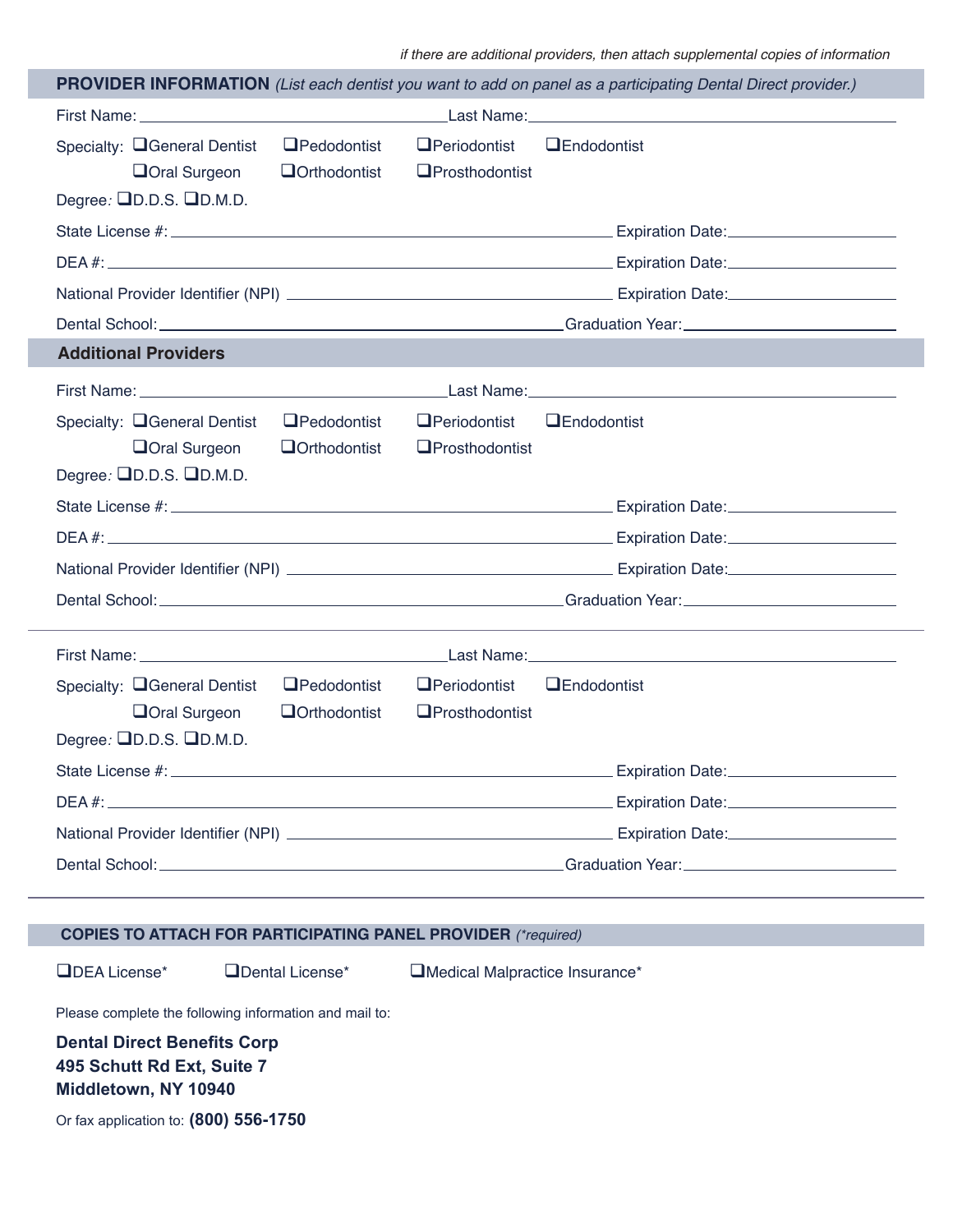## **General Dentist**

**Fee Schedule**



#### **DIAGNOSTIC SERVICES**

| Code  | <b>Service</b>                          | <b>Fees</b> |
|-------|-----------------------------------------|-------------|
| D0120 | <b>Periodic Oral Evaluation</b>         | \$30.00     |
| D0140 | Limited Oral Evaluation - Problem Focus | \$35.00     |
| D0150 | Comprehensive Oral Evaluation           | \$40.00     |
| D0180 | Comprehensive Perio Evaluation          | \$65.00     |
| D0210 | Xrays – Complete Series                 | \$55.00     |
| D0220 | Xrays - Periapical - 1st Film           | \$15.00     |
| D0230 | Xrays - Periapical - each additional    | \$10.00     |
| D0274 | Bitewings - Four Films                  | \$50.00     |
| D0330 | Panoramic Film                          | \$95.00     |
| D0364 | CT-SCAN - Limited                       | \$195.00    |
| D0365 | CT-SCAN - Mandible                      | \$295.00    |
| D0366 | CT-SCAN - Maxillary                     | \$295.00    |
| D0431 | <b>Oral Cancer Screening</b>            | \$35.00     |
| D0470 | <b>Diagnostic Casts</b>                 | \$100.00    |

#### **PREVENTATIVE SERVICES**

| Code              | <b>Service</b>                                              | <b>Fees</b> |
|-------------------|-------------------------------------------------------------|-------------|
| D <sub>1110</sub> | Prophylaxis – Adult Cleaning (1 Service per Plan Year Free) | \$80.00     |
| D1120             | Prophylaxis – Child Cleaning (1 Service per Plan Year Free) | \$65.00     |
| D <sub>1208</sub> | Topical Application of Fluoride - Excluding Varnish         | \$15.00     |
| D1351             | Sealant – per tooth – no age limit                          | \$40.00     |

#### **RESTORATIVE SERVICES**

| Code              | <b>Service</b>                                       | <b>Fees</b> |
|-------------------|------------------------------------------------------|-------------|
| D <sub>2140</sub> | Amalgam - One Surface                                | \$75.00     |
| D <sub>2150</sub> | Amalgam – Two Surfaces                               | \$125.00    |
| D <sub>2160</sub> | Amalgam - Three Surfaces                             | \$150.00    |
| D2161             | Amalgam - Four Surfaces                              | \$175.00    |
| D2330             | Resin Based Composite - One Surface - Anterior       | \$120.00    |
| D2331             | Resin Based Composite - Two Surfaces - Anterior      | \$175.00    |
| D <sub>2332</sub> | Resin Based Composite - Three Surfaces - Anterior    | \$210.00    |
| D2335             | Resin Based Composite - Four Surfaces - Anterior     | \$225.00    |
| D2391             | Resin Based Composite - One Surface - Posterior      | \$140.00    |
| D <sub>2392</sub> | Resin Based Composite - Two Surfaces - Posterior     | \$190.00    |
| D2393             | Resin Based Composite - Three Surfaces - Posterior   | \$225.00    |
| D <sub>2620</sub> | Inlay - Porcelain - Two Surfaces                     | \$575.00    |
| D <sub>2642</sub> | <b>Onlay - Porcelain - Two Surfaces</b>              | \$575.00    |
| D <sub>2740</sub> | Crown - Porcelain/Ceramic                            | \$1,150.00  |
| D <sub>2750</sub> | Crown - Porcelain Fused to High Noble Metal          | \$1,075.00  |
| D <sub>2799</sub> | <b>Provisional Crown</b>                             | \$225.00    |
| D <sub>2920</sub> | <b>Recement Crown/Bridge</b>                         | \$50.00     |
| D <sub>2950</sub> | Core Buildup – including any pins                    | \$175.00    |
| D2951             | Pin Retention - per tooth in addition to restoration | \$75.00     |
| D2954             | Prefabricated Post & Core                            | \$325.00    |
| D2955             | Post Removal                                         | \$250.00    |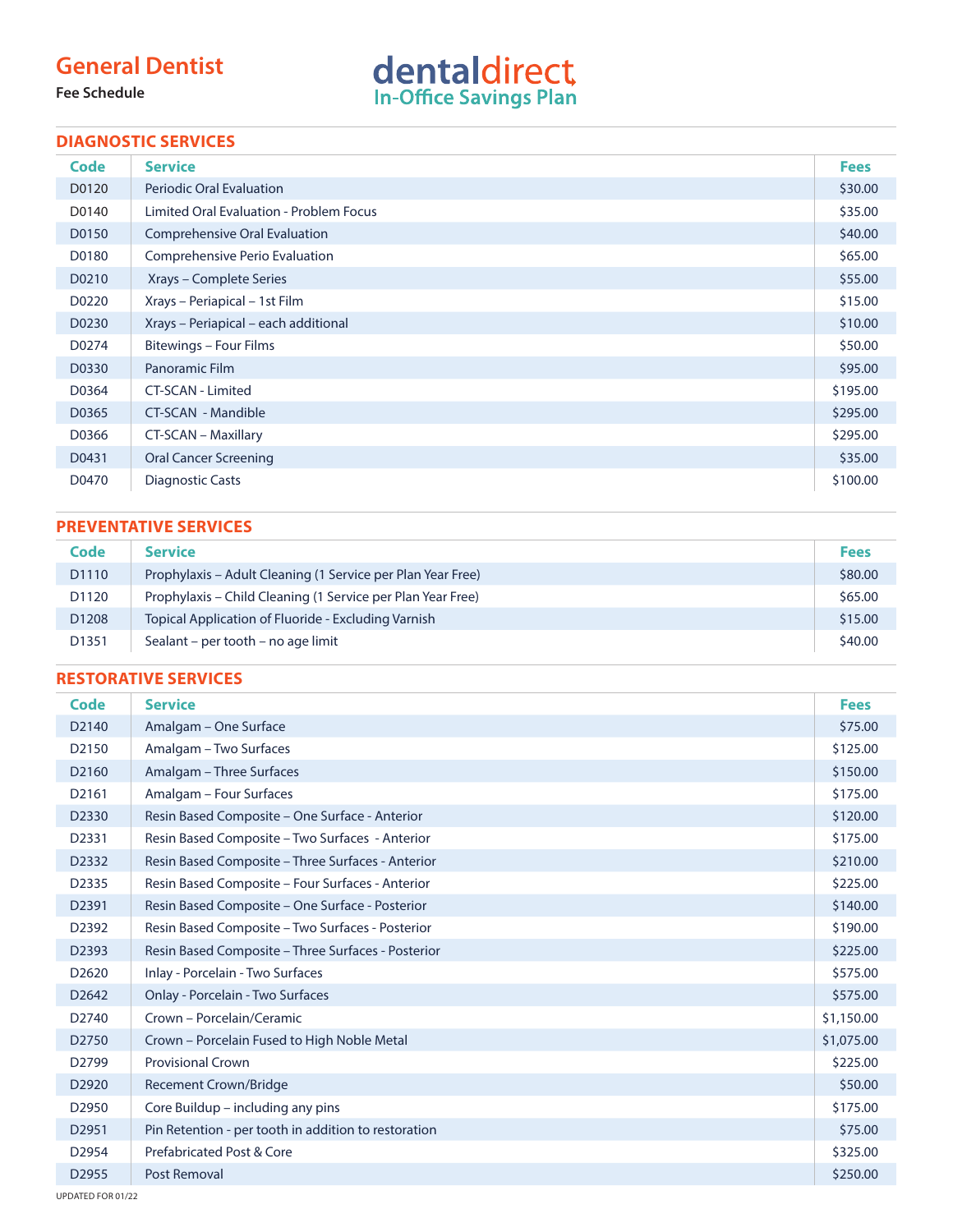## **General Dentist**

**Fee Schedule**

# dentaldirect

### **ENDODONTIC SERVICES**

| <b>Code</b> | <b>Service</b>                                | <b>Fees</b> |
|-------------|-----------------------------------------------|-------------|
| D3110       | Pulp Cap - Direct                             | \$80.00     |
| D3120       | Pulp Cap - Indirect                           | \$50.00     |
| D3220       | <b>Therapeutic Pulpotomy</b>                  | \$175.00    |
| D3221       | <b>Pulpal Debridement</b>                     | \$175.00    |
| D3310       | <b>Root Canal - Anterior</b>                  | \$625.00    |
| D3320       | Root Canal - Bicuspid                         | \$725.00    |
| D3330       | Root Canal - Molar                            | \$825.00    |
| D3346       | <b>Retreat Previous Root Canal - Anterior</b> | \$600.00    |
| D3910       | Surgical Isolation of Tooth w/ Rubber Dam     | \$150.00    |

#### **PERIODONTIC SERVICES**

| Code  | <b>Service</b>                                            | <b>Fees</b> |
|-------|-----------------------------------------------------------|-------------|
| D4210 | Gingivectomy - per quad                                   | \$550.00    |
| D4211 | Gingivectomy - per tooth                                  | \$250.00    |
| D4249 | Clinical Crown Length - Hard Tissue                       | \$450.00    |
| D4260 | Osseous Surgery - per quad                                | \$650.00    |
| D4341 | Perio Scaling & Root Planing - per quad                   | \$75.00     |
| D4346 | Scaling in Presence of Gingival Inflammation - full mouth | \$135.00    |
| D4381 | Localized Delivery of Antimicrobial Agents - per tooth    | \$60.00     |
| D4910 | Perio Maintenance                                         | \$125.00    |
| D4921 | Gingival Irrigation / Per Quad                            | \$50.00     |

### **PROSTHODONTIC SERVICES - REMOVABLE**

| Code  | <b>Service</b>                                         | <b>Fees</b> |
|-------|--------------------------------------------------------|-------------|
| D5110 | Complete Denture - Maxillary                           | \$1,000.00  |
| D5120 | Complete Denture - Mandibular                          | \$1,000.00  |
| D5130 | Immediate Denture - Maxillary                          | \$850.00    |
| D5140 | Immediate Denture - Mandibular                         | \$850.00    |
| D5213 | Maxillary Partial - Cast Metal Framework w/Resin Base  | \$1,150.00  |
| D5214 | Mandibular Partial - Cast Metal Framework w/Resin Base | \$1,150.00  |
| D5410 | Adjust Complete Denture - Maxillary                    | \$55.00     |
| D5411 | Adjust Complete Denture - Mandibular                   | \$55.00     |
| D5520 | Replace Missing/Broken Teeth                           | \$150.00    |
| D5630 | Repair/Replace Broken Clasp                            | \$125.00    |
| D5650 | Add Tooth to Existing Partial Denture                  | \$150.00    |
| D5660 | Add Clasp to Existing Partial Denture - per tooth      | \$175.00    |
| D5730 | Reline Complete Maxillary Denture - Chairside          | \$250.00    |
| D5731 | Reline Complete Mandibular Denture - Chairside         | \$250.00    |
| D5740 | Reline Maxillary Partial Denture - Chairside           | \$250.00    |
| D5741 | Reline Mandibular Partial Denture - Chairside          | \$250.00    |
| D5750 | Reline Complete Maxillary Denture - Lab                | \$350.00    |
| D5751 | Reline Complete Mandibular Denture - Lab               | \$350.00    |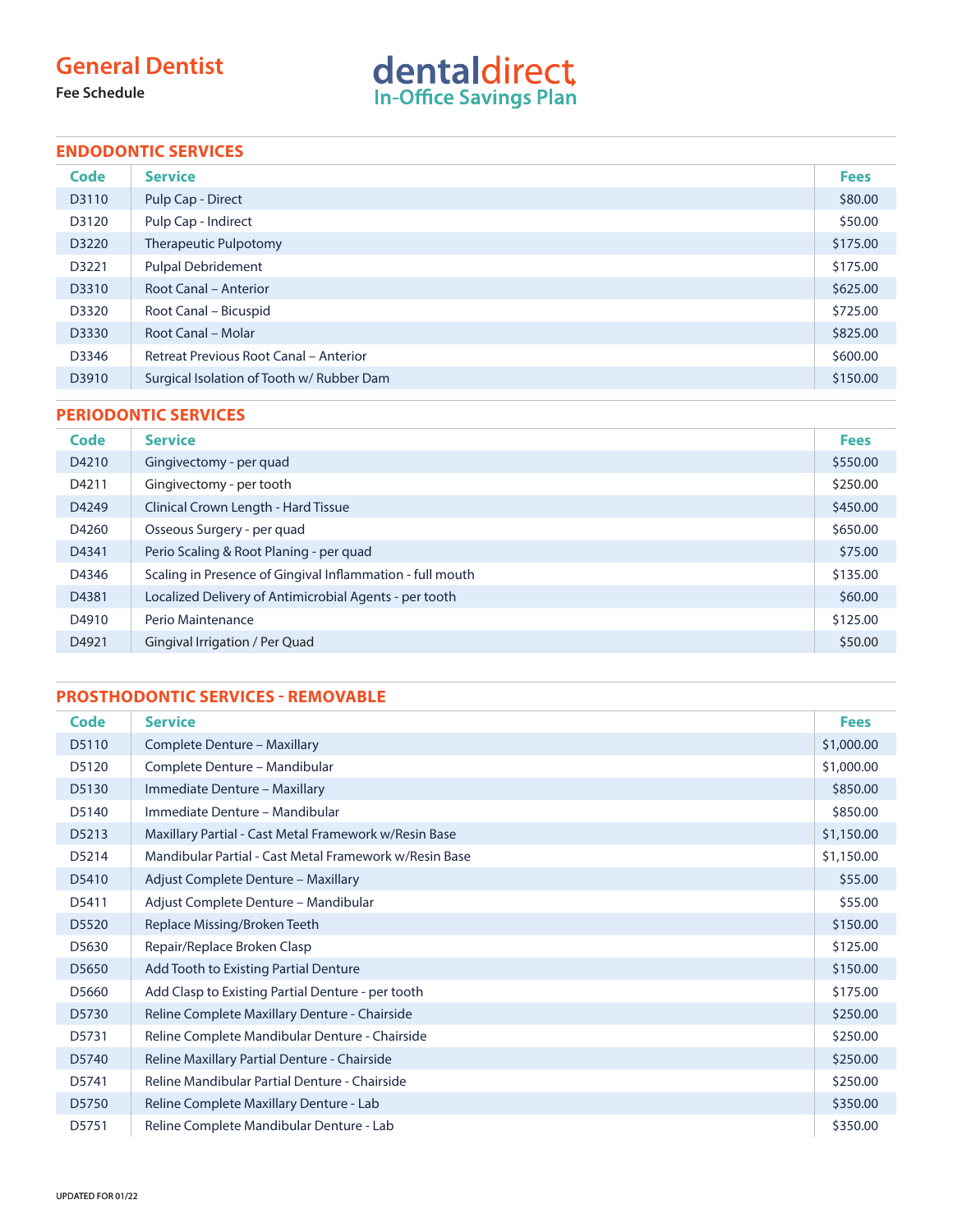## **General Dentist**

**Fee Schedule**

# dentaldirect

#### **IMPLANT SERVICES**

| Code  | <b>Service</b>                                                         | <b>Fees</b> |
|-------|------------------------------------------------------------------------|-------------|
| D6010 | Surgical Placement of Implant - Endosteal                              | \$1,550.00  |
| D6056 | Prefab Abutment - Includes Placement                                   | \$575.00    |
| D6059 | Abutment Supported Implant Crown - Porcelain Fused to High Noble Metal | \$1,250.00  |

#### **PROSTHODONTIC SERVICES - FIXED**

| Code  | <b>Service</b>                                  | <b>Fees</b> |
|-------|-------------------------------------------------|-------------|
| D6240 | Pontic – Porcelain Fused to Noble Metal         | \$1,075.00  |
| D6245 | Pontic - Porcelain/Ceramic                      | \$1,150.00  |
| D6740 | Retainer Crown - Porcelain/Ceramic              | \$1,150.00  |
| D6750 | Retainer Crown - Porcelain Fused to Noble Metal | \$1,075.00  |

#### **ORAL SURGERY SERVICES**

| <b>Code</b> | <b>Service</b>                         | <b>Fees</b> |
|-------------|----------------------------------------|-------------|
| D7140       | Simple Extraction                      | \$110.00    |
| D7210       | <b>Surgical Extraction</b>             | \$200.00    |
| D7220       | Surgical Extraction - soft tissue      | \$250.00    |
| D7288       | <b>Brush Biopsy</b>                    | \$135.00    |
| D7960       | <b>Frenulectomy Procedure</b>          | \$325.00    |
| D7971       | <b>Excision of Pericoronal Gingiva</b> | \$325.00    |

### **ADJUNCTIVE SERVICES**

| <b>Code</b> | <b>Service</b>                                     | <b>Fees</b> |
|-------------|----------------------------------------------------|-------------|
| D9110       | Palliative Treatment Dental Pain - minor procedure | \$75.00     |
| D9211       | Regional Block Anesthesia                          | \$50.00     |
| D9310       | GP Consultation - per session                      | \$50.00     |
| D9430       | Office Visit for Observation                       | \$35.00     |
| D9951       | Occlusal Adjustment - limited                      | \$65.00     |
| D9986       | Missed Appointment/No Show                         | \$30.00     |

*Payment is Due at Time of Service*

*Lab fees may be applied to any discounted services above.*

Member Support: (888) 972-7160 Patient Eligibility: (888) 972-7160 Provider Specialist: (888) 972-7160 www.dentalplansdirect.com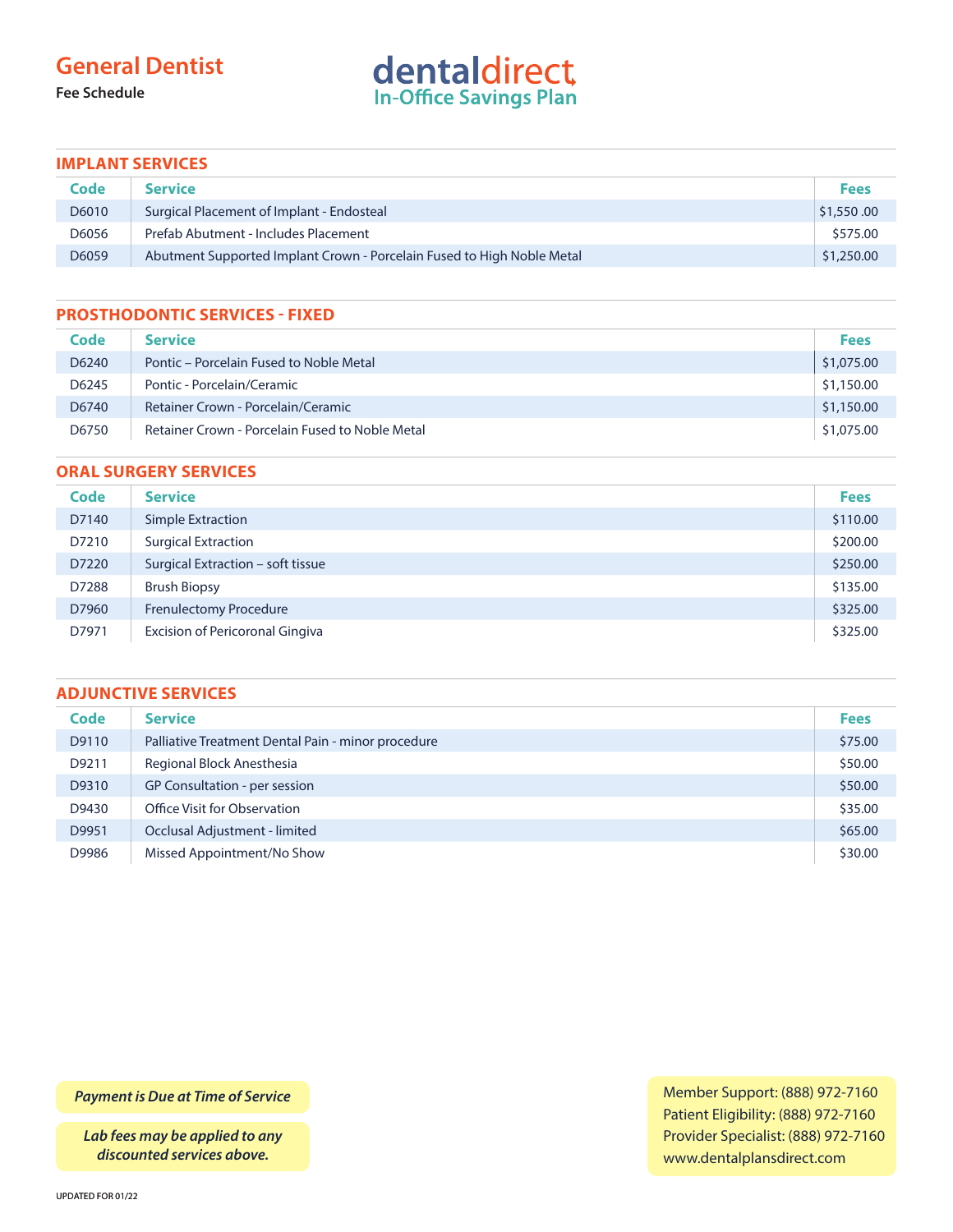## **Specialist**

**Fee Schedule**

# dentaldirect

#### **DIAGNOSTIC SERVICES**

| Code  | <b>Service</b>                            | <b>Fees</b> |
|-------|-------------------------------------------|-------------|
| D0150 | Comprehensive Oral Eval Np/Estb Pt        | \$175.00    |
| D0180 | Comprehensive Perio Evaluation Np/Estb Pt | \$175.00    |

#### **ENDODONTIC SERVICES**

| Code  | <b>Service</b>                     | <b>Fees</b> |
|-------|------------------------------------|-------------|
| D3310 | <b>Root Canal - Anterior</b>       | \$800.00    |
| D3320 | Root Canal – Bicuspid              | \$900.00    |
| D3330 | Root Canal - Molar                 | \$1,000.00  |
| D3410 | Apicoectomy - Anterior             | \$750.00    |
| D3421 | Apicoectomy - Bicuspid             | \$800.00    |
| D3425 | Apicoectomy - Molar                | \$900.00    |
| D3426 | Apicoectomy - each additional root | \$250.00    |
| D3430 | Retrograde Filling - per root      | \$200.00    |

#### **PERIODONTIC SERVICES**

| Code  | <b>Service</b>                                                | <b>Fees</b> |
|-------|---------------------------------------------------------------|-------------|
| D4249 | Clinical Crown Length - hard tissue                           | \$600.00    |
| D4260 | Osseous Surgery - per quad                                    | \$875.00    |
| D4263 | Bone Replacement Graft - retained natural teeth, per site     | \$575.00    |
| D4267 | Guided Tissue Regeneration - non-resorbable barrier, per site | \$650.00    |
| D4274 | Distal/Proximal Wedge Procedure                               | \$500.00    |
| D4341 | Perio Scaling & Root Planing - per quad                       | \$175.00    |
| D4381 | Localized Delivery of Antimicrobial Agents - per tooth        | \$75.00     |

#### **IMPLANT SERVICES**

| Code  | <b>Service</b>                                                         | <b>Fees</b> |
|-------|------------------------------------------------------------------------|-------------|
| D6010 | Surgical Placement of Implant-Endosteal                                | \$1,800.00  |
| D6059 | Abutment Supported Implant Crown - Porcelain Fused to High Noble Metal | \$1,250.00  |
| D6100 | Implant Removal - By Report                                            | \$1150.00   |
| D6101 | Debridement of Implant Defect                                          | \$500.00    |
| D6102 | Debridement/Osseous Contouring of Implant Defect                       | \$500.00    |
| D6103 | Bone Graft for Repair of Implant Defect                                | \$500.00    |
| D6104 | Bone Graft at Time of Implant Placement                                | \$500.00    |
| D6199 | Implant Surgical Stent                                                 | \$475.00    |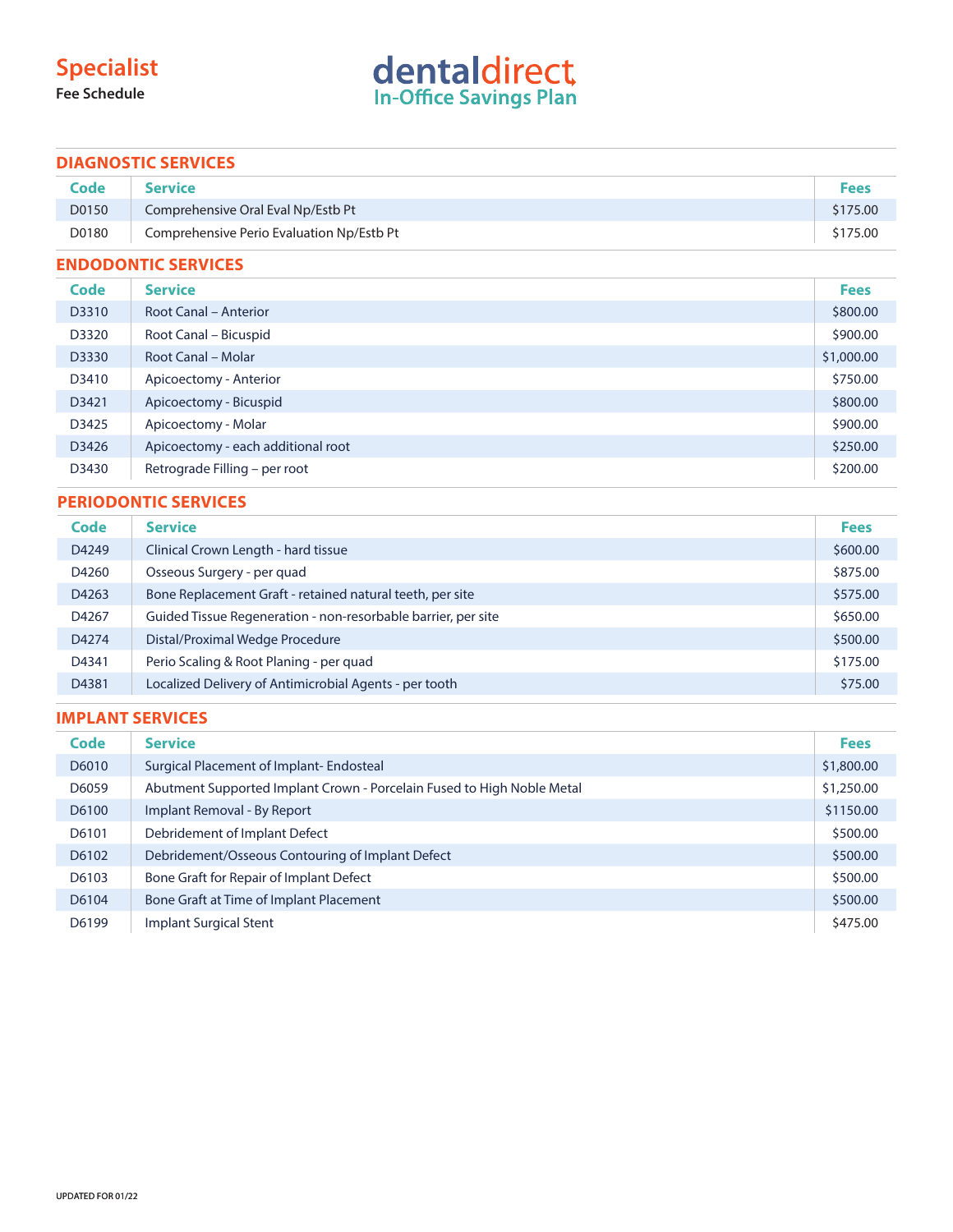## **Specialist**

**Fee Schedule**



#### **ORAL SURGERY SERVICES**

| Code  | <b>Service</b>                                            | <b>Fees</b> |
|-------|-----------------------------------------------------------|-------------|
| D7140 | <b>Extraction - Simple</b>                                | \$150.00    |
| D7210 | <b>Extraction - Surgical</b>                              | \$235.00    |
| D7220 | Extraction - Soft Tissue                                  | \$275.00    |
| D7230 | <b>Extraction - Partial Bony</b>                          | \$375.00    |
| D7250 | <b>Extraction - Removal of Residual Tooth Roots</b>       | \$185.00    |
| D7280 | Exposure of Unerupted Tooth                               | \$650.00    |
| D7283 | Device Placement to Facilitate Eruption of Impacted Tooth | \$250.00    |
| D7288 | <b>Brush Biopsy</b>                                       | \$150.00    |
| D7410 | Biopsy - Excision of Benign Lesion up to 1.25 cm          | \$400.00    |
| D7510 | Incision & Drainage of Abscess                            | \$250.00    |
| D7960 | <b>Frenulectomy Procedure</b>                             | \$375.00    |
| D7971 | <b>Excision of Pericoronal Gingiva</b>                    | \$375.00    |

*Payment is Due at Time of Service*

*Lab fees may be applied to any discounted services above.*

Member Support: (888) 972-7160 Patient Eligibility: (888) 972-7160 Provider Specialist: (888) 972-7160 www.dentalplansdirect.com